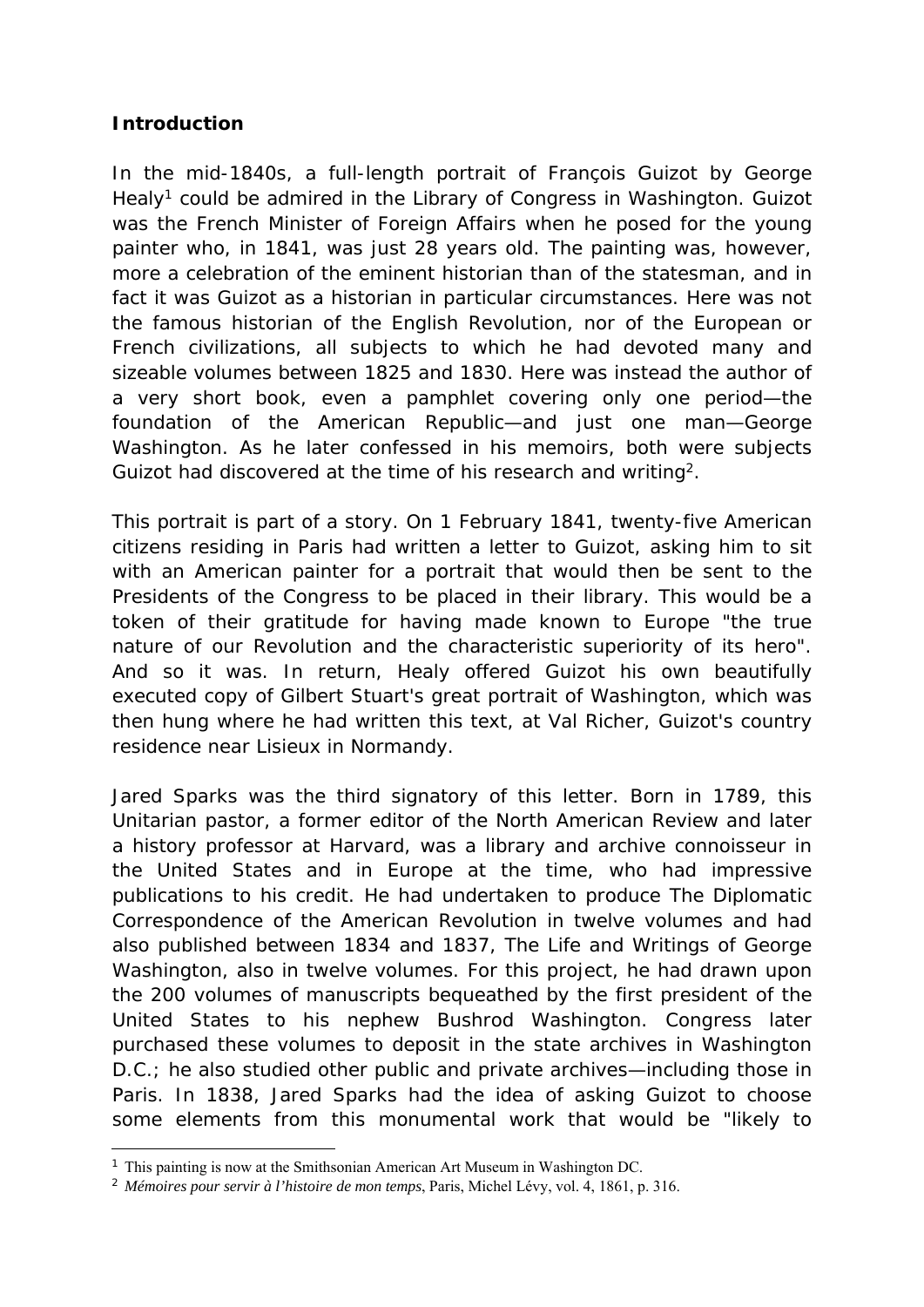interest the French public, and to oversee its translation and publication". An introduction specifically for this audience was also needed. Guizot agreed to take on these tasks.

Why Guizot? Sparks could have turned to Alexis de Tocqueville with whom he had been in correspondence after having met him in Paris in 1828, and again in Boston in September 1831. Moreover, Tocqueville's knowledge of America was firmly established since the publication of the first volume of *Democracy in America* in 1835, a work that was received favorably in France, England, and the United States. However, it was likely that Guizot's notoriety, both political and intellectual, was much greater in the eyes of the American publishers. Tocqueville was just beginning his career as a man of letters, and had not yet embraced that of politics. Washington had taken office in April 1789 and so the American Republic was then fifty years old, as was Guizot. Perhaps his character as a Protestant also meant in the eyes of Reverend Sparks that he would be capable of grasping the Anglo-American mentality—as he then amply proved.

In addition, the proposal had arrived at just the right moment. In 1838, after having excelled at the Ministry of Education for nearly five years Guizot, the deputy of Calvados and one of the founders of the Monarchy of July, had been out of the government for one year. He was not a man to remain inactive, and at the same time he was too busy to resume his projects on the English revolution and the history of France and he knew he would be called upon to return to office in the near future. He was therefore available for a job of a certain size, a project that would be neither overwhelming nor lengthy.

An agreement was reached with the Parisian bookseller Charles Gosselin, also Tocqueville's publisher, for the publication of six volumes. The choice of excerpts and their translation spanned the first three quarters of 1839, and Guizot wrote his *Essay on the Character and Influence of Washington in the Revolution of the United States of America* in about six weeks at the end of the summer. The work appeared in bookstores in the early days of 1840, before the same publisher published the introduction in a smaller format, under the simple title *Washington* in 1842. Meanwhile, the book had been translated into English by Henry Reeve, who was Tocqueville's translator as well, and was sold in the United Kingdom and the United States. The reception was generally warm, even enthusiastic— Americans were happy to see their hero and the historic event he embodied honored by a great European. On their side, the French were able to discover a man and an event through a different perspective than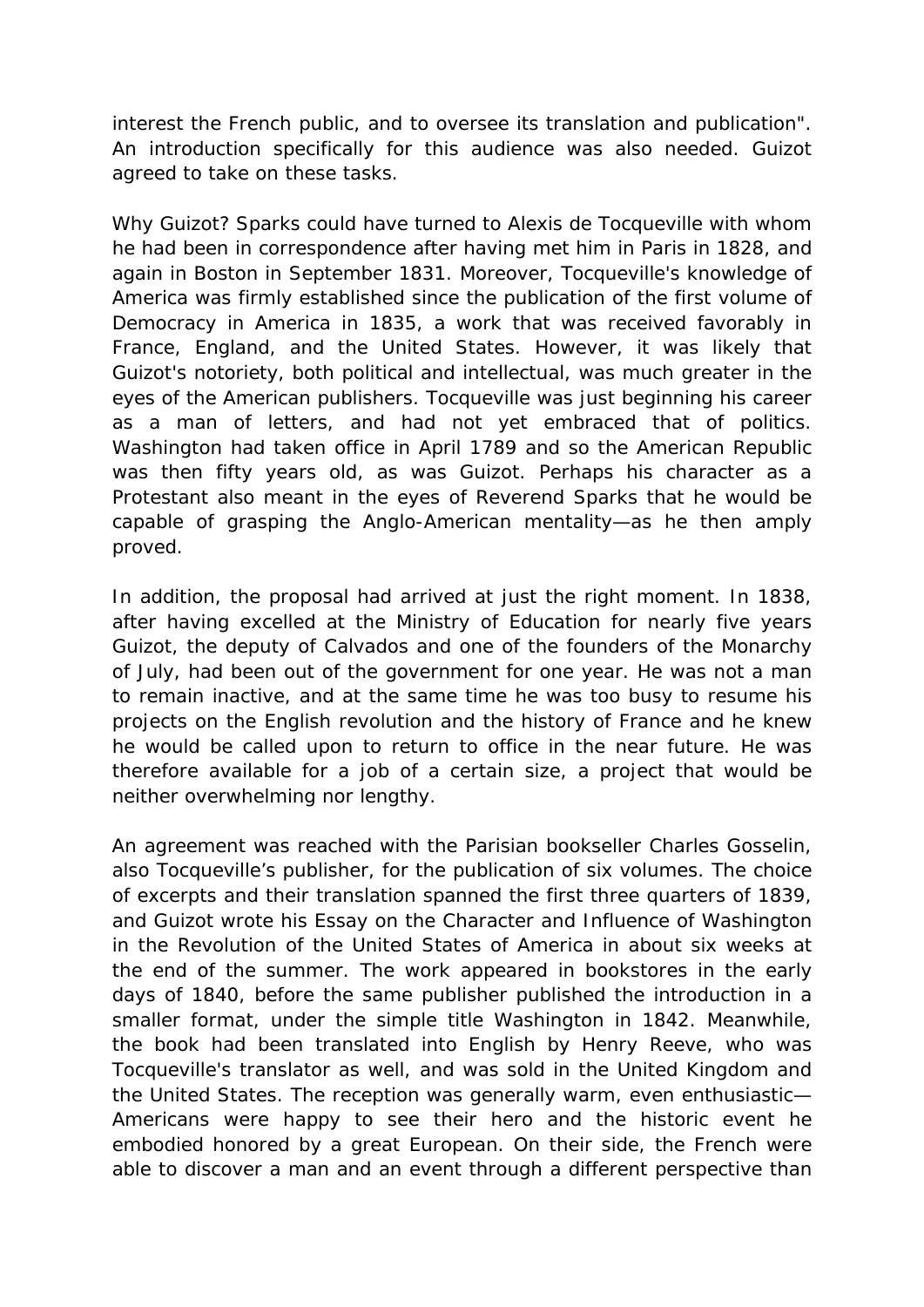in the stories of La Fayette who had died six years earlier—even though Guizot had also granted La Fayette an important role in his writings.

*Washington* represents a departure in the life work of Guizot. The biographical genre was not what he preferred and no biographies appear among the works that earned him fame, even if he had in fact written a few, at times for circumstantial reasons. Indeed, the conception and practice of history that he had not continued to develop since his inaugural lecture at the Faculty of Letters in December 1812, the role of the "great man" was not regarded as decisive. The course of events was dependent upon a completely different logic, called "fatalistic" at the time, summarized in 1823 in Guizot's *Essays on the History of France* as such: "Events are greater than men know and those that seem to be the work of an accident, of an individual, of particular interests, or of some external circumstance, have much deeper sources and a much different bearing."

As Madame de Stael wrote at the beginning of her book whose influence was considerable on the post-revolutionary generation, *Considerations on the Principal Causes of the French Revolution,* we must not mistake the actors for the play, or in other words, the effect for the cause. Guizot wrote: "Great men have the monopoly of history. This is one of the main causes of its shortcomings and errors (...) The real public story is that of men who have no history3." Without denying them "the slightest part of their position and their glory," the historian, whom the politician rejoins, measures them sparingly. The proper use of great men in history is thus to be considered with caution. Guizot explains this in his course on the history of civilization in France, taught in 1829-30<sup>4</sup>, developing an astonishing parallel between Charlemagne and Napoleon, the latter's destiny then on all minds.

In these two cases and many others, the life path of the great man, seen through his activities and his role, can be divided into two parts. In the first part of his life, the great man shows a more perspicacious understanding than others at the time about what his society needs in order to develop, and through his authority and abilities, he manages to form and direct social forces in this direction. He is then followed by the greatest number, which serves as the basis of his glory. But in a second phase, he leaves this reality behind and becomes consumed by personal ambition and intrigues. One therefore follows him for some time on this adventurous and often warlike path in the first part of his life, but then becomes wary or tired, and abandons him in this second period and he

<sup>3</sup> *Etudes biographiques sur la Révolution d'Angleterre*, Paris, Didier, 1851, pp. 259-260.

<sup>4</sup> *Histoire de la civilisation en France*, édition définitive, Paris, Didier, 1857, t. 2, pp. 114-119.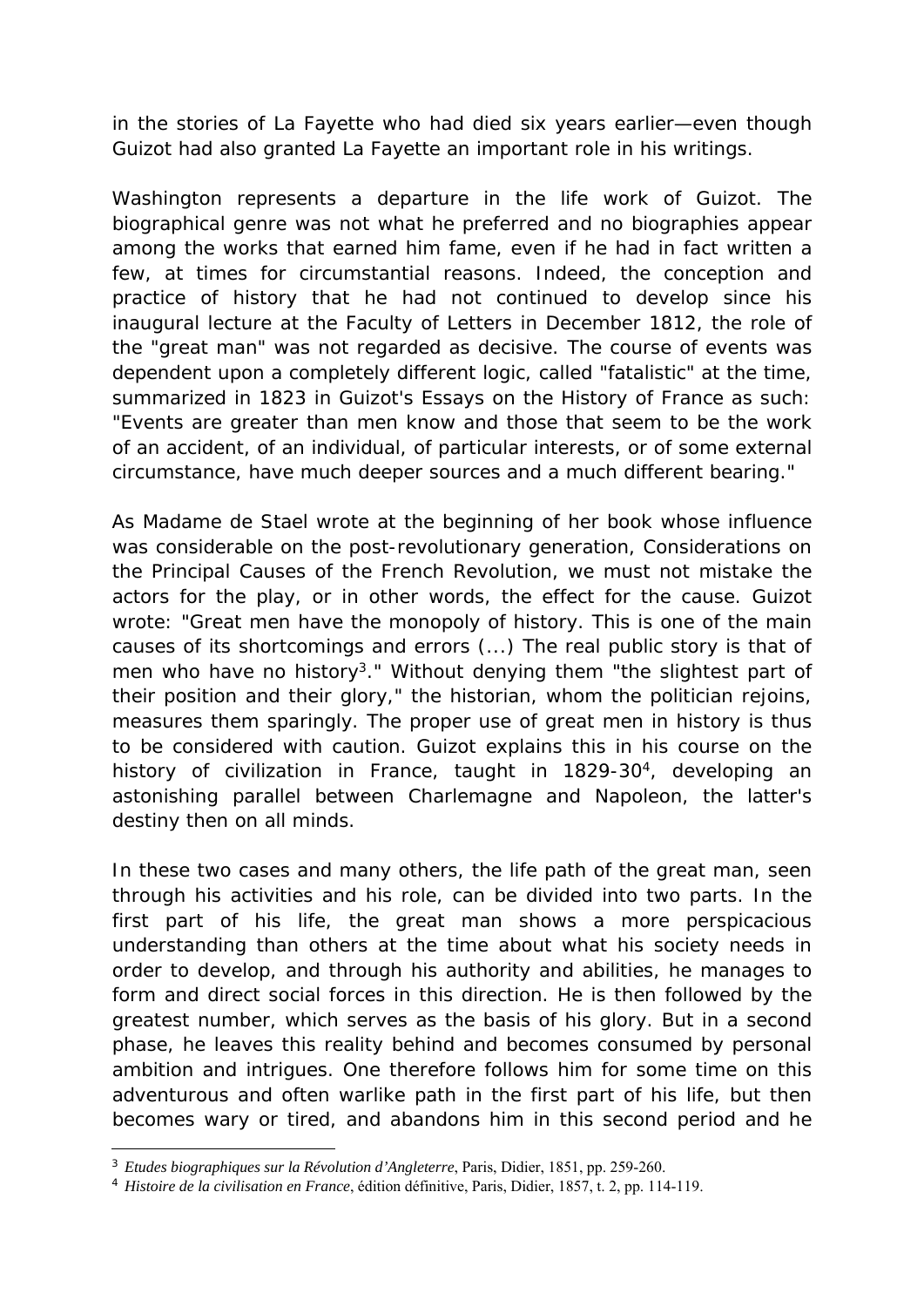falls from grace: "And then all of the purely personal and arbitrary aspects of his work fall with him." Thus fell the Carolingian and the French empires, one thousand years apart.

Oliver Cromwell, no doubt the great man in which Guizot had the most interest, also fell from grace in this way. Guizot had been impressed by his baroque genius, his mixture of common sense and impassive daring, mixing truth and lies, and finding himself for some time to be "a player as cautious as he was frantic," but in the end he tried in vain to restore what he had destroyed, the monarchical government: "the greater his situation became, the greater his ambition grew, which therefore took him above his situation.<sup>5</sup>" William III of Orange, succeeded in 1688 where Cromwell had failed thirty years earlier. On a smaller scale he had "a glorious mixture of skill and faith, ambition and dedication<sup>6</sup>." In the eyes of history and posterity, he deserved to be a quasi-great man due to his renewal of a constitutional monarchy that then remained in force. However, he lacked that moral elevation that would have placed him in the constellation of Guizot's esteem. In truth, just one man was completely great to him, and that was George Washington.

Everything about Washington spoke of a great man—the general, the president, and simply his very person. He was great because he showed himself to be prepared for the circumstances of all situations and he fulfilled exactly the work that the course of history had demanded of him without being neither inferior to this role nor above it. Of the two periods of greatness, he therefore lived only the first, retiring when the work for which he judged himself fit was accomplished, a step that none of the few great men before nor after him had ever taken. More than any other, he was one of the "representatives of those sovereign crises that determined the fate of nations7." This was because, as Guizot shows, he was provided with precisely the qualities that were necessary and sufficient for his task: "Neither his thoughts nor his passions were great in themselves and separate from events, "and so he escaped from the hubris that lies in waiting for the victorious leader once delivered to his own mind and his own feelings. "But in action, his judgment was infallible, his soul very firm and superior through its serenity and disinterestedness<sup>8</sup>." Through many vicissitudes, he led the aspiring nation that had surrendered its destiny to him as to a safe haven, for it was obvious even at the time that he was the only one to be able to do so. Guizot grants Washington to be a kind of

<sup>5</sup> *Discours sur l'histoire de la Révolution d'Angleterre* (1850). Paris, Robert Laffont, 1997, éd. Laurent Theis, p. 38.

<sup>6</sup> *Ibid.*, p. 74.

<sup>7</sup> *Ibid.*, p. 73.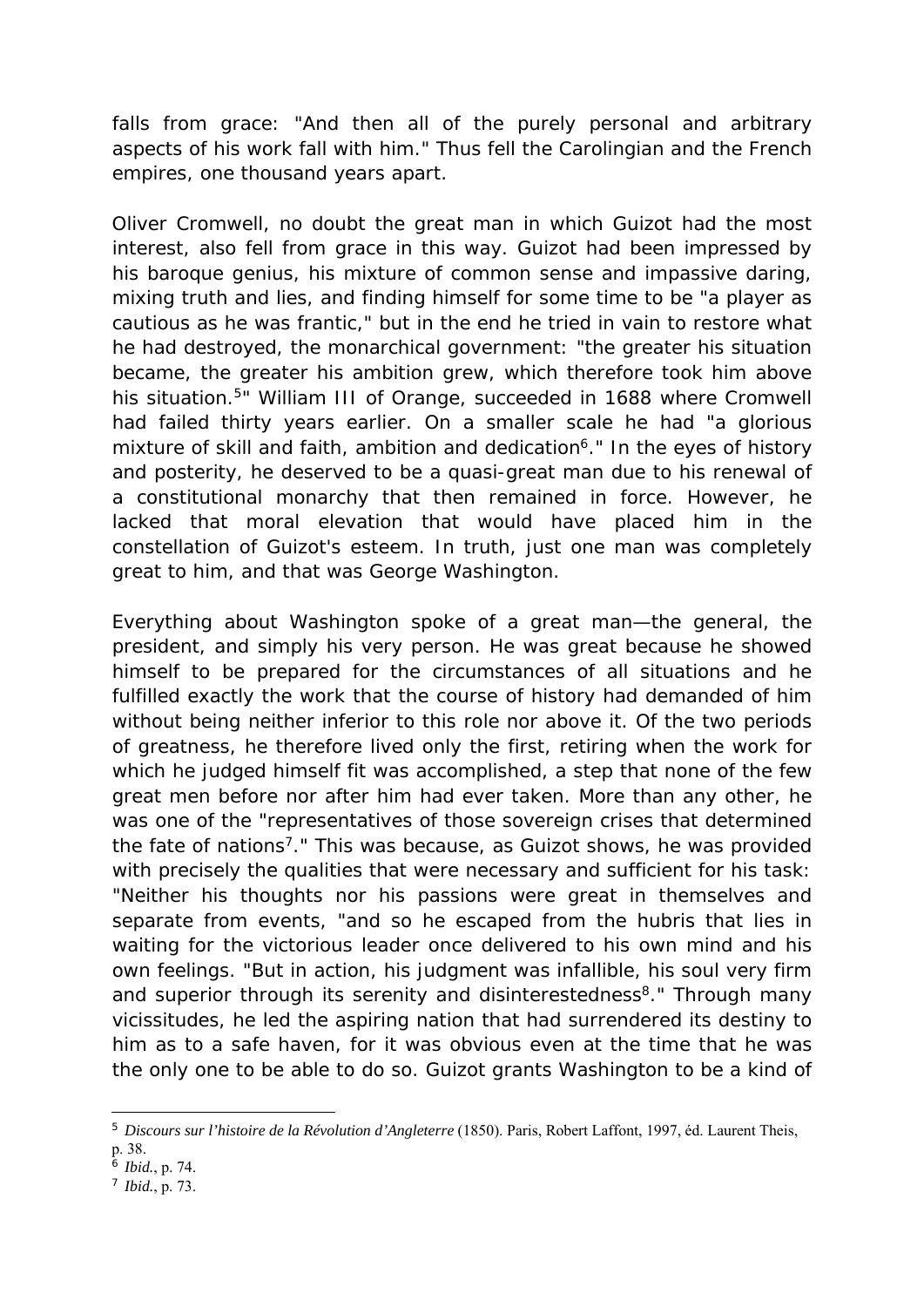exception that further enhances his merit and declares the decisive role of great men—or at least this one in this instance: "To him [Washington], and to some men who were with him, America deserved its independence (...) I do not know of any great event that would retain its greatness and its moral sense if two or three men, sometimes only one, were removed from  $it<sup>9</sup>$ ."

The English Revolution had had its great men: Cromwell, who began it, and William III, who concluded it. That was its good luck. The French Revolution, to which Guizot would naturally refer when writing about Washington and many other subjects, did not. Mirabeau might have been the man of the hour, but he was taken away and the French revolution failed. But the American revolution? In truth, there was not, strictly speaking, an American "revolution" according to Guizot, who rarely uses this term. The United States "did not attempt a revolution (...) There was no old social order to fear, to hate and to destroy (...) No struggle between the various classes (...) There was no more a revolution in souls than there was in society<sup>10"</sup>, in which the religious spirit did not prevail. And that is why democracy, in its republican form, was established in America without the convulsions, violence, and anarchy which, in Guizot's mind, necessarily came with democracy in Europe. This could be so because democracy remained limited to its only legitimate claim: civil equality in which no privilege of birth or condition exists, in which everyone is placed in a similar position before taxes, and in which equal access to public functions is open to all. This is not, however, the democracy that indiscriminately hands to the masses, if necessary by force, the conduct of affairs and the governing of the state, which would then be subject to the vagaries of ignorant and unstable opinions. Social and political democracy are distinct. Washington was spontaneously carried towards the first, although "without a taste for it nor for democratic disorder<sup>11</sup>." But, "when it came to the organization of the government, he was opposed to local and popular pretensions, a declared partisan of the unity and strength of central power<sup>12</sup>." On this point, Alexander Hamilton, Secretary of State for the Treasury and an unjustly unknown personality in Europe, was a valuable ally through his conviction that the fate of the new nation should be entrusted to a sort of functionary aristocracy in the framework of a centralized government. Democracy was thus made acceptable and practiced, because "it takes two things for democracy to endure and succeed; it must feel loved and

 <sup>8</sup> Letter to Laure Gasparin dated 12 August 1839.

<sup>9</sup> *Ibid.*

<sup>10</sup> *Discours sur l'histoire de la Révolution d'Angleterre, op. cit.*, pp. 72-73.

<sup>11</sup> *Ibid.*, pp. 120-121.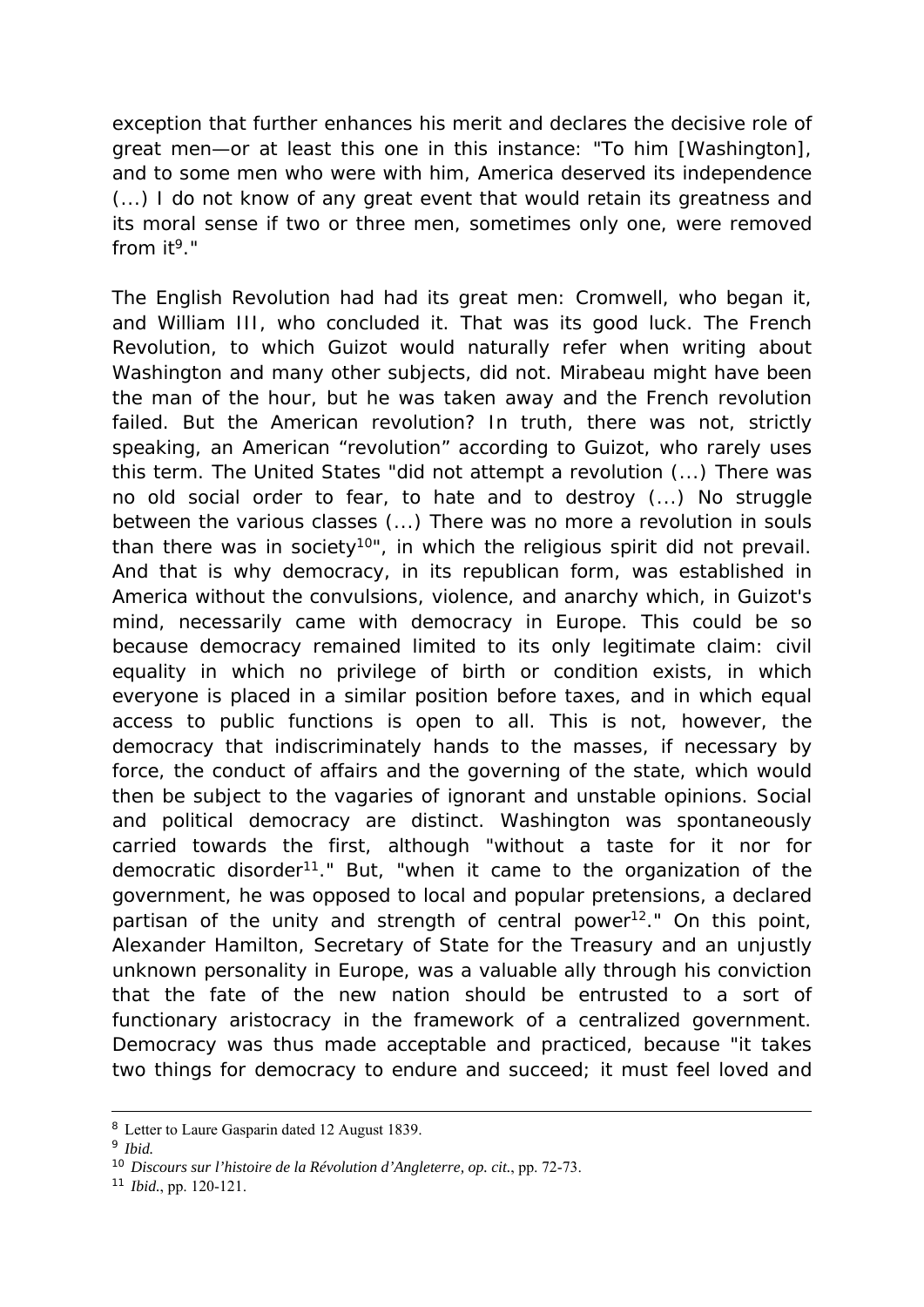restrained, and it must believe in the sincere devotion and moral superiority of its leaders<sup>13</sup>." For Guizot, in America as elsewhere, authority must come from above. It was on this subject that Tocqueville and Guizot would have to contend with each other.

It would be questionable to assert that Guizot's biographical essay on Washington was a direct response to Volume One of *Democracy in America*, published in 1835. Just as dubious would be a claim that it would be an anticipated reaction to Volume Two that had already been announced for some time and that would appear in April 1840 just three months after *Washington* and from the same publisher. We can just barely discern an allusion to Tocqueville's work when Guizot wonders about the destiny of the United States after the triumph of the democratic party and the arrival of Jefferson in 1801, events reinforced by the double mandate of the more radical Andrew Jackson between 1829 and 1837. He writes: "Immense questions: difficult to solve, if I'm not mistaken, for nationals; impossible, for sure, for a foreigner." The foreigner might well be Tocqueville, the new deputy of Valognes, elected in March 1839, who was no stranger to Guizot. A diligent and admiring listener in his course on modern history, Tocqueville had met the famous history professor at the beginning of 1830.

Ten years later, their relations remained in good standing, and on May 2, 1840, he was able to write to Lord Radnor that he had "the honor of knowing M. Guizot quite well". He had naturally sent a copy of the second volume of *Democracy in America* to Guizot, declaring to him that "in all the political and literary world there is not a single man whose judgment matters to me more than yours." Guizot replied kindly and at length: "Democracy needs friends like you. It would be a sad spectacle to see the maxims that are specifically designed to elevate the whole of humanity to bring about its debasement (...) I have faith that it will not come to that, but it will be necessary to take a great, great deal of care. Because the slope downwards is very easy, and the means for keeping on the slope very weak. You are among those who are dedicated to this very hard work." And Guizot regrets that Tocqueville did not further develop "the democratic status of the United States, and the role played by Christian beliefs in society and in souls." Finally, to conclude he writes: "I think a lot about you, sometimes with worry<sup>14</sup>." Guizot was right to be concerned: his former disciple joined a weak opposition in France at the

 <sup>12</sup> *Washington*, p. 80.

<sup>13</sup> *Ibid.*, pp. 120-121.

<sup>&</sup>lt;sup>14</sup> The letter by Tocqueville is dated 26 April 1840, that of Guizot May 8 from London where he was then Ambassador I thank Madame Françoise Mélonio, an eminent Tocqueville specialist for having kindly shared these two documents with me.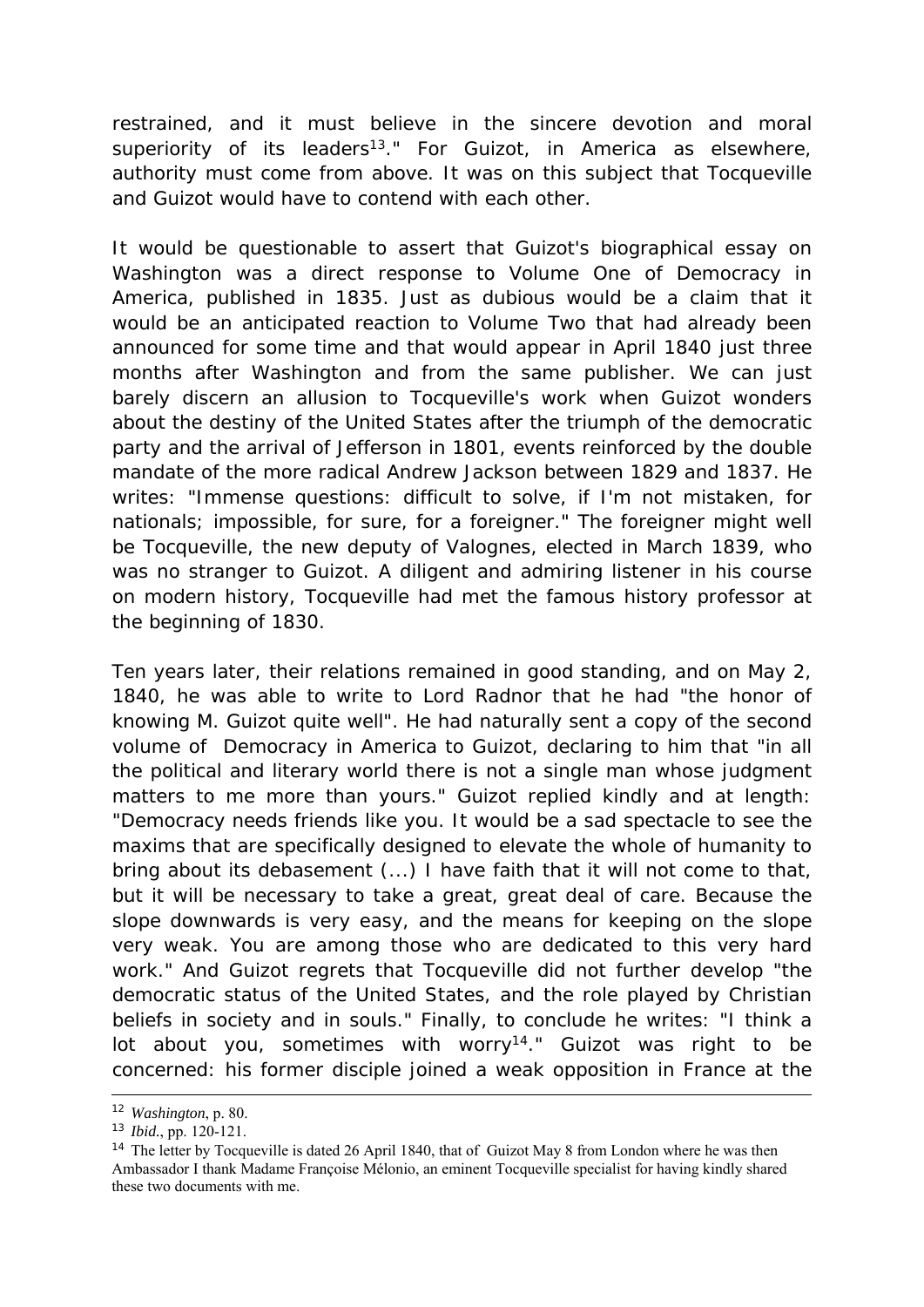end of 1840 when he became Minister of Foreign Affairs thus taking the reins of government for the first time, but then he entered into a more open opposition as of 1842 and expressed his distance from the political leaders of the time, noting that "the liberal but non-revolutionary party that would be the only one that would suit me, does not exist"15. It is regrettable that he did not seek to create it, but this was not in his temperament.

Tocqueville's views with regard to democracy, in America and elsewhere, differ from those of Guizot in that he believes that power comes from below, and that it is from the people that the government draws its legitimacy: "The people reign over the American political world as God over the universe<sup>16</sup>." On the contrary, for Guizot, elsewhere and within the Republic of the United States as the founding fathers had intended, it was up to the rulers, these "superior men" that are so designated by their abilities and their social situation to be recognized and accepted by what he calls, not without a touch of reticence "the masses". He writes about Hamilton for instance: "His superiority was to know that naturally and by the essential law of things, power is at the top, at the head of society, that it must be constituted according to this law, and that any system, any contrary effort, sooner or later brings about trouble and weakening in the society itself." Basically, Tocqueville foresaw and announced the growing and inescapable penetration of the masses into the movement of society. He did so without joy, because his roots and his inclinations attracted him to the aristocracy. Guizot on the other hand, rejected and refused this, judging that the July revolution in which he played an important part, which was both censorial and meritocratic, had reached a point of equilibrium between social democracy and political democracy, granting each its fair share. In this debate, Tocqueville was considered to be he who was conquered by history, as his former master, endowed with a beautiful energy, wrote to him in a famous letter: "I find in your book the same character that struck me in your great work on the United States of America. You paint and you judge modern democracy as a vanquished aristocrat convinced that his victor is right<sup>17</sup>." Charles de Remusat, giving an account of Guizot's book, attempted a synthesis: "Perhaps, some day, we will have to admire only the masses; while there is still time, let us give ourselves the pleasure of admiring a great man<sup>18</sup>." Would Guizot thus propose an ideal that had perhaps become

<sup>15</sup> Letter to Pierre-Paul Royer-Collard dated 27 September 1841.

<sup>16</sup> *Democracy in America, vol. 1* Paris, Garnier-Flammarion, 1993, p. 120.

<sup>17</sup> Letter to Tocqueville on 30 June 1856, about *L'Ancien Régime et la Révolution*.

<sup>18</sup> In the *Revue des Deux-Mondes*, January to March 1840, republished in *Passé et Présent*, Paris, Ladrange,

<sup>1847,</sup> t. 2, p. 150-151. In this insightful article, Rémusat announces the important book that Tocqueville would soon publish.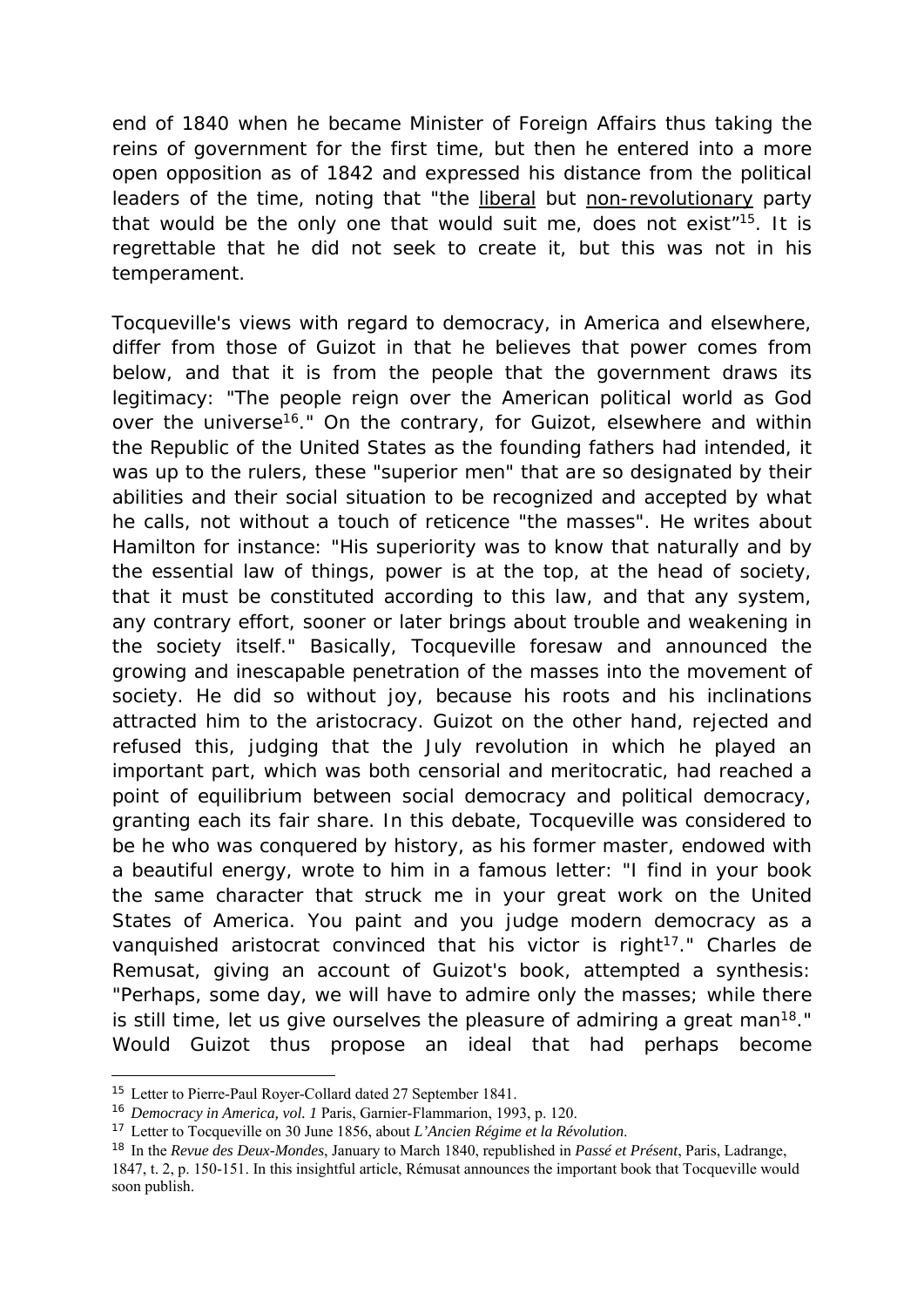inaccessible, while Tocqueville described social reality in process of maturation<sup>19</sup>? The fact remains that the free government to which they both aspired and to which they both separately sought the best path, remained their common goal. On January 24, 1861, Guizot was able to present an intellectual portrait of Tocqueville before the famous French Academy upon the succession of Henri Lacordaire, a former opponent, to Tocqueville's seat (after his premature death from tuberculosis). One could say that his sketch of his former student was vastly superior in quality to that of Lacordaire: "Modern democracy has found in him a free and fair observer, deeply touched by its merits and rights, but enlightened about its flaws and perils. (...) In describing democracy in America, he took great care to highlight the good fortune the country had encountered thus far, and the dangers the country still bore within in the midst of the prodigious success already achieved. It is the original character of his work that it is neither a plea for democracy, nor an indictment against it, nor an attempt at an indiscreet appropriation." And in conclusion he added: "What Mr. de Tocqueville wished for and what he sought for our country I wanted too, I was seeking it as he was. We had the same love for public liberties and the institutions that founded them, inspired by very similar ideas and feelings<sup>20</sup>." Tocqueville was no longer there to qualify the terms of this appropriation which appeared, to many listeners, as a victory of the elder over the younger.

Guizot not only appropriated his former confrere at the Institute. He was also and first and foremost appropriating the American Revolution in the bourgeois version that he presented, and especially his representation of Washington himself: "The more I became engrossed in the study of the event and of the man, the more I felt both interested and enlightened, as much for my public life as for my individual thought. I went back and forth again and again from France to America and from America to France<sup>21</sup>." As for public life, he recognized the common aspiration of the two societies to achieve political freedom, and thanks to Washington, the foundation of "free government through order and peace at the end of the revolution<sup>22</sup>" corresponds almost to the letter to the program of the July Monarchy. Did he not repaint the American revolution in the colors of Orleanism? This is what one attentive reader believed, General Lewis Cass, former Secretary of State for War under President Jackson and United States ambassador to Paris as of 1836. The editors of Gosselin, the publisher of these six volumes testified their gratitude for Cass's

<sup>19</sup> See Lucien Jaume, *Tocqueville*, Paris, Fayard, 2008, pp. 355-366. This work offers a substantial analysis of intellectual ties between Guizot and Tocqueville, pp. 338-389.

<sup>20</sup> *Discours académiques*, Paris, Didier, 1861, pp. 112-113 et 118.

<sup>21</sup> *Mémoires pour servir à l'histoire de mon temps, op. cit.*, p. 316.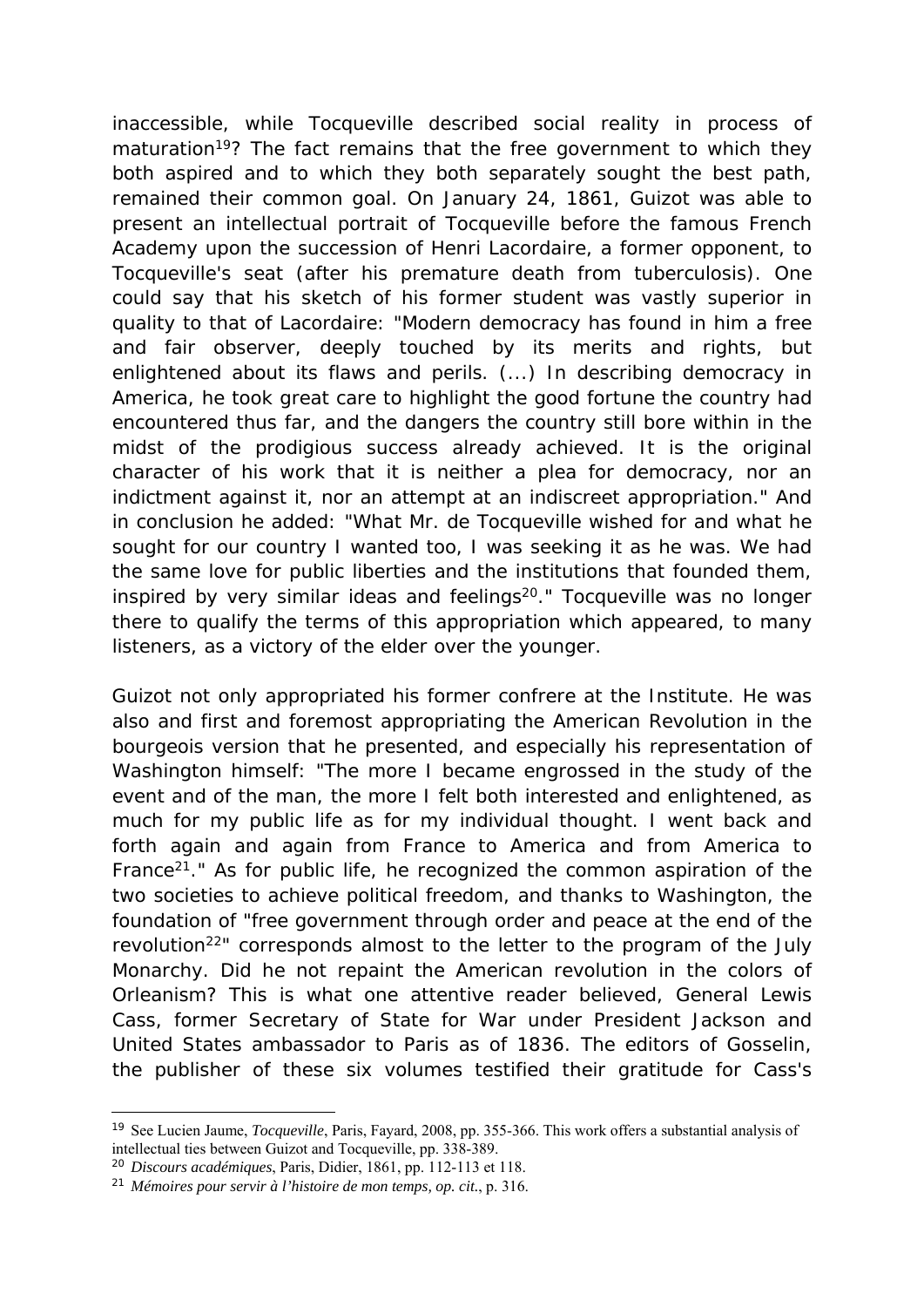support for the publication. Cass, while acknowledging "the very beautiful and powerful writing<sup>23</sup>" of Guizot's introduction explains that his "great mistake, common to all Europe", was to assign too much of a role to Washington, and an overly insignificant role to the mass of the population in the great political drama that was played out. "Our social organization," Cass laments, "is an enigma to the old world." As a conservative, Guizot saw in the American Revolution only a simple and natural change of political institutions, a conservative revolution of freedoms as in 1830. And Cass, in support of his argument, quotes an article on Guizot's *Washington* published by the publicist Léon Faucher, the future authoritative Minister of the Interior of the Second Republic, in the *Courier Français*. Faucher, all the while recognizing the merits of the book, also believed that the social dimension of the American Revolution did not receive sufficient attention—in particular the humiliation felt by the population regarding the treatment inflicted upon the colonies by England, which played a decisive role in triggering the event.

In fact, Guizot had sought and found many elements of rapprochement between Washington's approach and that of the rulers of the French constitutional monarchy, which were elements of a controlled revolution. In a letter to La Fayette, had not Washington expressed his attachment to a "middle ground" policy? The expression could not have found a better echo for those who were already putting this forward, and who would even make it a slogan and rallying cry. In his *Memoirs*, Guizot drove home this thought, remembering how in 1839 he had been "charmed to discover an evident analogy between the policy of Washington in the nascent government of the United States and that which my friends and I had promoted since 1830<sup>24</sup>." Had not Washington done "the two greatest things in politics that man may have the chance to attempt? He maintained, in peace, the independence of his country (...) [and] he founded a free government in the name of principles of order by reestablishing their influence<sup>25</sup>. What Guizot wrote in September 1839, he would indeed attempt from October 1840 to February 1848 as the chief minister of King Louis-Philippe. In his efforts, however, he was certainly less fortunate than the first president of the United States.

Guizot was able to seek in the personality of Washington an anticipated reflection of himself, to say nothing of the private virtues of the great man. On this point the parallel can only remain discrete and implicit, he

 <sup>22</sup> *Washington*, p. 122.

<sup>23</sup> In his book, *France, its King, Court, and Government, by an American*, published anonymously in June 1840 in New York at Wiley & Putnam, pp. 44-49 are dedicated to the work of Guizot.

<sup>24</sup> *Mémoires pour servir à l'histoire de mon temps, op. cit.*, p. 323.